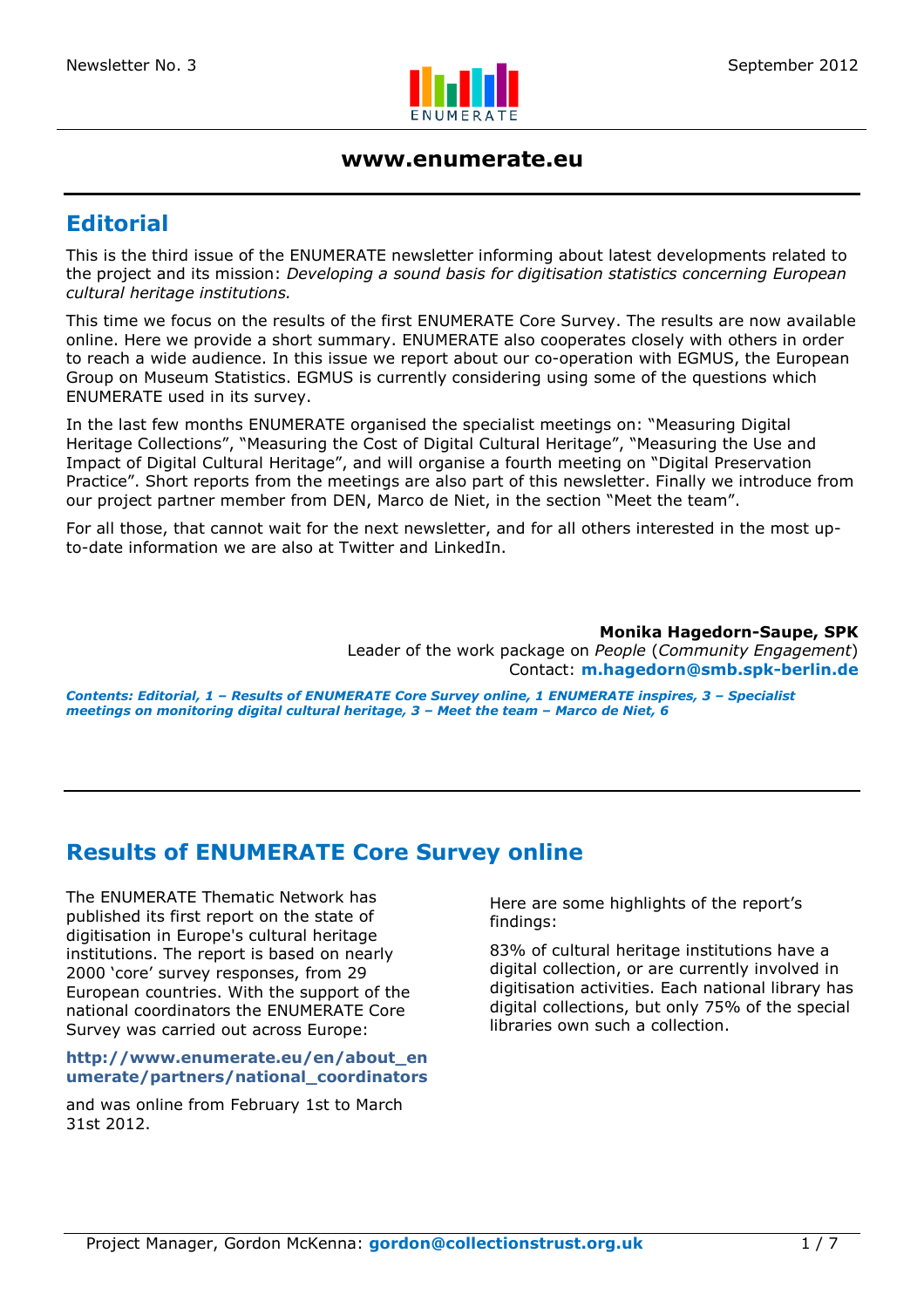





Cultural institutions owning digital collections have digitised on average about 20% of the whole collection, highest among them museums of art with 42%. National libraries still have a long way to go with 4% digitised of a target of 62% of the collection.

Of all cultural institutions on average about 57% of the whole collection still needs to be digitised (23% of collections, over all, do not need to be digitised).

Estimated percentage of heritage collection already digitally reproduced and percentage still to be digitally reproduced

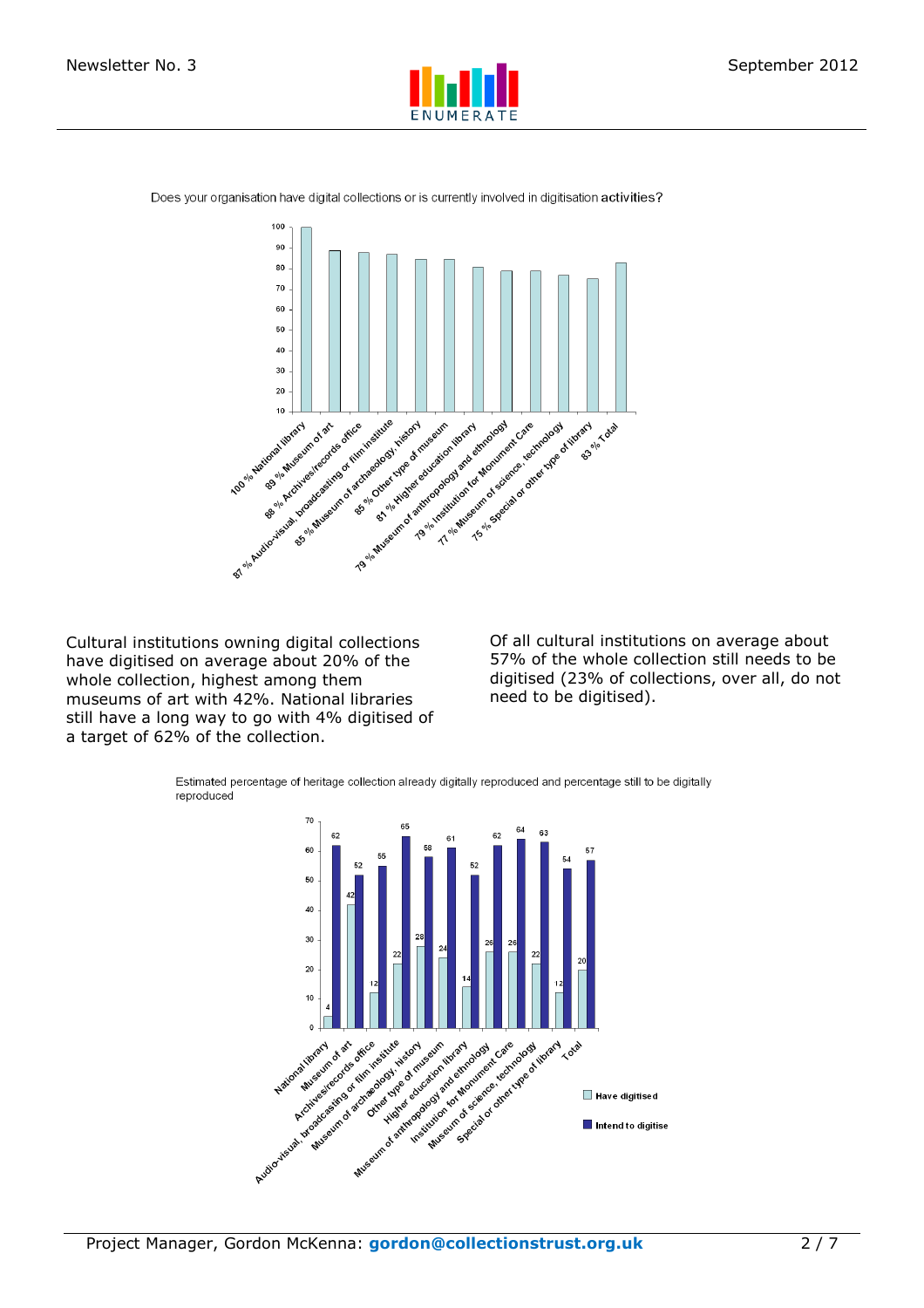

52% of cultural heritage institutions collect born digital materials. A born digital object is one originally created digitally, i.e. digital images, video, sound, digital art, games or websites. Not surprisingly audio visual, broadcasting and film institutions mostly have born digital material (89%), followed by national libraries (85%). Museums of anthropology and ethnology and museums of science & technology have middle ranking in the collection of born digital material. 43% of museums of art and museums of archaeology & history have born digital material.

Born digital objects include: photographs; videos; DVDs; CDs; further audiovisual objects; audio-recordings; TV and radio programmes; film; archives and archival records; E-books and E-journals; web pages and websites; computer software and games; datasets; interviews; oral histories in PDF (or other formats).

Up to now only 34% of cultural heritage institutions have a written digitisation strategy. About half of national libraries and museums of art have written digitisation strategies, followed by museums of anthropology and ethnology. Only 25% of higher education libraries have such a written document but they are the ones who most carry out web statistics monitoring.

Web statistics are widespread as a tool to monitor the use of digital collection. About 85% of institutions use Web statistics to measure the use of their digital collections.

The report is the first in a series of three in the lifetime of the project. The full report is available for download at:

#### **http://www.enumerate.eu/en/statistics**

Later this year there will be an in-depth 'thematic' survey and an update to the 'core' next year.

# **ENUMERATE inspires**

EGMUS, the European Group on Museum Statistics has monitored surveys on museums in European countries for many years. The EGMUS consortium developed a "Standard

Questionnaire" parts of which are used in several European countries.

The current version of the EGMUS questionnaire (in use since 2008) contains only a few questions relating to digitisation.

At a recent meeting of EGMUS it was decided to expand the digitisation questions of the Standard Questionnaire with some of the questions ENUMERATE raised as a starting point.

# **Specialist meetings on monitoring digital cultural heritage**

#### *Background*

During the first half of 2012 the ENUMERATE Thematic Network organised three specialist meetings dedicated to topics relevant for monitoring the status of digital heritage collections in Europe. The topics of these meetings coincide with the themes of the ENUMERATE Core Survey done earlier in 2012 and the Thematic Survey, planned for the end of this year. They are: the size and growth of digital collections; the cost and use and impact of digital collections, and digital preservation practice.

Taken together the specialist meetings aim to improve the framework for monitoring the overall state of digital cultural heritage in Europe. Each meeting was split up in three parts, addressing the usefulness of measuring, the feasibility of a common (i.e. heritage wide) methodology, and existing methods and tools.

The ENUMERATE consortium invited external professionals with relevant expertise on the topics to be discussed. Representatives of the network were also present.

## *Measuring digital heritage collections (The Hague)*

Measuring the size and growth of digital heritage collections was the focus of the first specialist meeting. The starting point of the discussion were the questions of the NUMERIC Survey of 2008 and the adaptations made to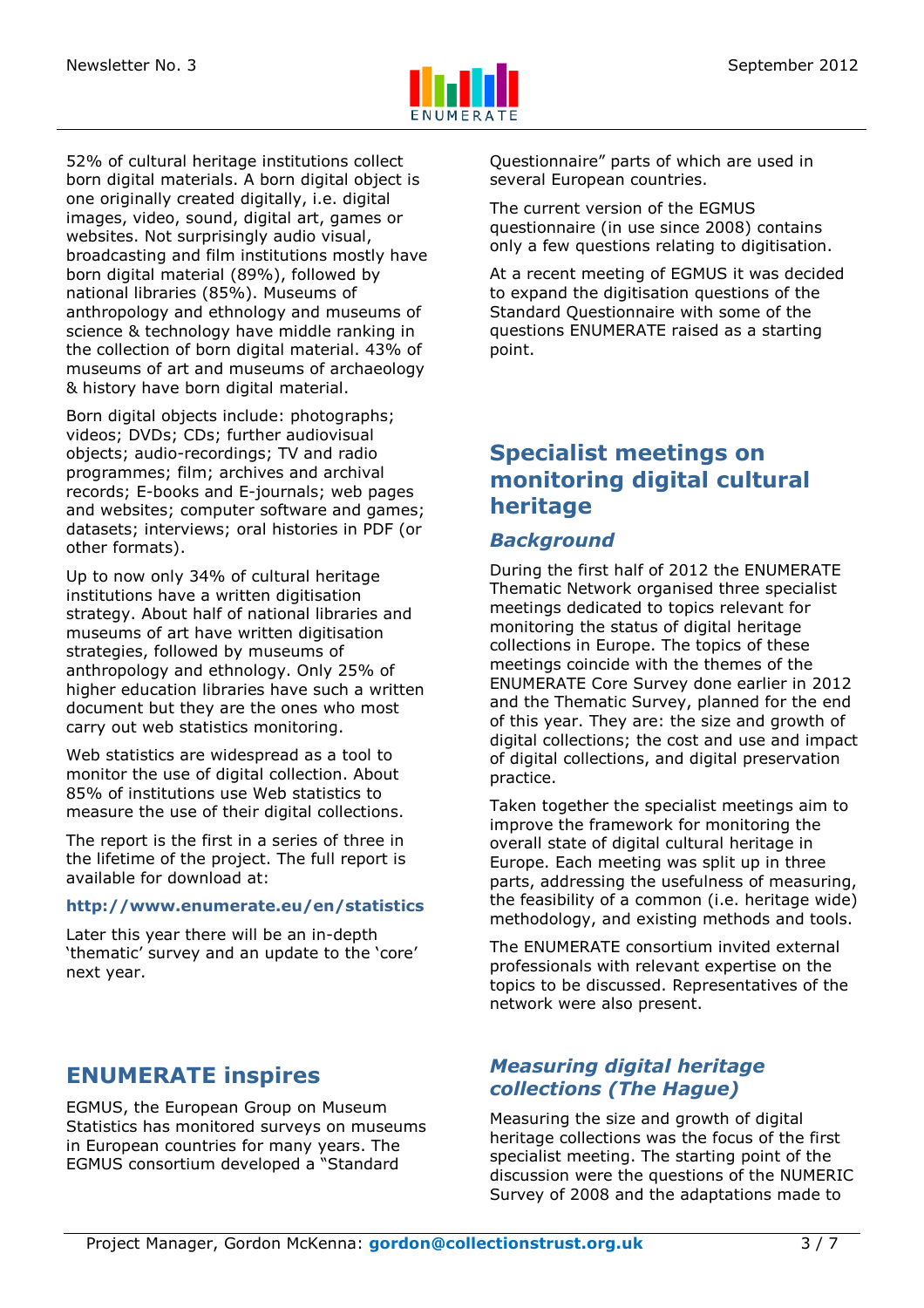

these in the ENUMERATE Core Survey. All participants in the meeting agreed that it is very necessary to have some sort of detailed monitoring instrument, which can assist individual institutions in getting a grasp of their digital collections, while in the same time offering the possibility to compare the status of digitisation and digital collections across institutions, within the heritage field as a whole. The bottleneck in any survey is the relationship between digital collections and their analogue (physical) counterparts.

During the meeting a summary of monitoring initiatives up to date was given. It was generally felt that more care should be given to the criteria and guidelines defining what information objects may be considered as digital cultural heritage. For example, the view of an insider from the domain of sites and monuments will be different from the perspective of someone working in the domain of special libraries, or audio-visual archives.

Conventionally determining the size of digital collections is done using some sort of generic table, with more or less detailed object types in the rows, while in the columns the size of physical collections can be expressed, in relation to the size - and expected growth - of digital collections.

The problem with these combined physical/digital collections measurements is that the units of measurement are difficult to relate to. One physical object can have one or several digital representations, in varying qualities. Furthermore for born digital materials there is no analogue counterpart at all. A radical outcome of the meeting was that in the Thematic Survey the starting point in measuring digital heritage collections should be the digital realm. Furthermore, measuring digital collections requires a better determination of digital units (which may be simple or complex). It was found that determining digital units could best be done on the basis of a hierarchical classification that expresses dimensions and relationships between digital objects. In other words: the field needs a more thorough classification of digital materials.

Measuring the actual status of digitisation should be related to understanding the total costs of ownership (i.e. including the costs of digital preservation).

### **Measuring the cost of digital cultural heritage (London)**

The meeting started with a concise overview of related previous and current initiatives on monitoring the cost of digitisation. A recurring theme in the discussions provoked by this was that it would be artificial to separate the cost of the digitisation process as such (*up-front costs*), from the costs of having digital collections (*on-going costs*). This is consistent with the outcomes of the earlier meeting, in The Hague.

Attendees found that it would be equally artificial to discard born-digital materials and all sorts of acquisition of digital materials where others than the individual institutions supply the digital file.

It was agreed that caution is needed when extrapolating costs queried in the individual institutions to the national level. It will be difficult to prove that the results are statistically valid, because so many variables may have an influence on the figures. But this does not mean that the extrapolation of costs is not worthwhile to pursue. In any statistically sound research effort - in particular in the ENUMERATE Thematic Survey - an annotated overview of clear definitions of costs should be available.

One of the specialists remarked: "*The model we are getting into here, is a sort of catalytic series of layers. We are talking about object variables, we are talking about institutional context variables, and we are talking about the national context variables.*" The challenge will be to define what these variables are and to quantify them. There will be differences in between digitisation projects. And such differences may be quite surprising, as in some cases where you (as an institution) are not allowed to involve a third party contractor.

The suitability for the ENUMERATE framework of four recently developed models was also discussed. These models are: Total Cost of Ownership; the Digital Content Life Cycle; Workflow Analysis; and the Supply-Chain Model for Digital Cultural Content. Taking all into consideration of these four models the majority of the group favoured Workflow Analysis most. But serious reflection should be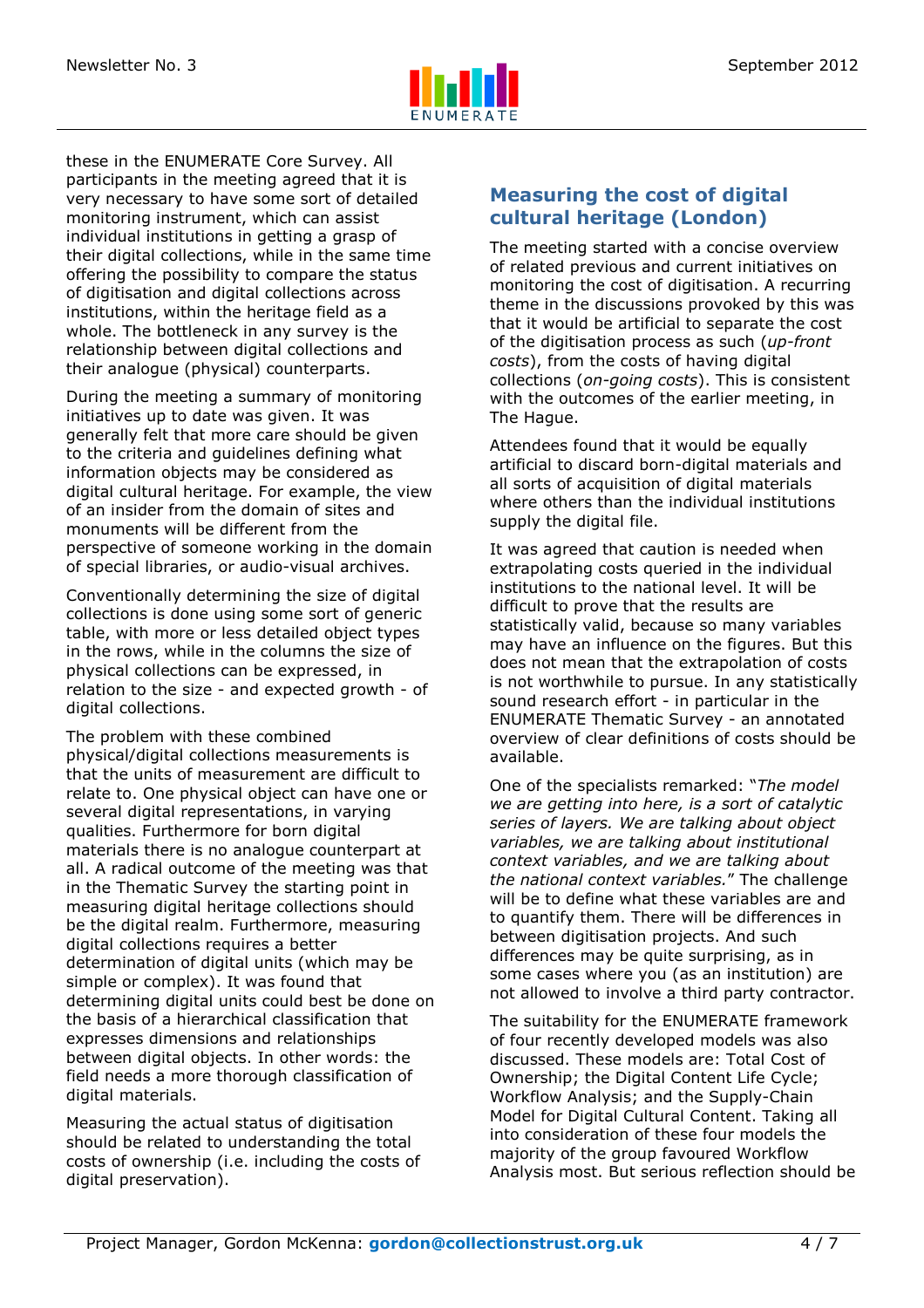

given to defining how broad or how narrow the concept of 'workflow' is taken.

It would be a mistake - see the earlier remarks on up-front and on-going costs - to stick to the traditional digitisation workflow, only mapping out the conversion process. Born digital content may enter a heritage institution at points that were previously unimaginable.

The final topic discussed was the usefulness of cost calculation tools. A general concern with existing tools was that they usually assume an institution starts from scratch with digitisation activities.

Furthermore existing cost calculators tend to cover only a subset of the aspects of creating and sustaining digital collections, whereas heritage professionals are getting more and more aware of the cost variables, so the models underlying cost calculation tools tend to become more and more complicated. Generalisations and normalisations are needed to compensate for this. A balance between the specific and the generic can be found, when a calculator is used to collect costs, not predict costs in a generic way. Case based working, it was agreed, is the only realistic way forward.

### *Measuring the use and impact of digital cultural heritage (Madrid)*

Understanding the use and value of digital collections is a key driver to measuring access. Equally important drivers are accountability, making investments worthwhile in the long run, and the direction of future research. One participant in the meeting on use and impact expressed that it is important that cultural organisations change the way they are working, ensuring they are transparent about the use and impact of their digital heritage. He added to this that ENUMERATE should adopt the approach to present data in a very clear way online, this way creating a motivator for organisations to take further action.

With representatives of Let's Get Real and Museum Analytics at the table, much attention was given to recent initiatives in the field of web analytics. These projects are very pragmatic, measuring what can be measured with relative ease, using inexpensive tools and data that are already available on the web, to get at comparisons between institutions as to

the use of their websites and their activity in the field of social media. Projects so far are largely aimed at raising awareness in the institutions.



The counterpart to this is any initiative focussing on monitoring the diverse channels through which an individual institution may reach out to its audience. An example comes from the library domain, where an increasing need is felt to stop "just putting everything online", and to monitor more closely how people are interacting with digital content.

The tools used for this kind of research are e.g. database log files, commercial products like Piwik, and - in the library world - a suite of tools like the Toolkit for the Impact of Digitised Scholarly Resources (TIDSR), developed by JISC.

One of the questions raised was whether there is reason to assume that uses of digital collections from museums are different from libraries, archives or other heritage institutions? In the discussion it was noted that even in the domain of libraries institutions use statistics in various ways. Research libraries are likely to measure statistics on downloads/views of materials whereas public libraries are less likely to do so. It is important to know what is being done with the content: researchers use content within their daily work whereas the general public uses it as more of a leisure activity.

Discussion demonstrated that it is not necessarily about discovering a common cross domain methodology to analyse statistics, but about understanding different types of use of cultural content. In line with this it was put forward that one should not (in the Thematic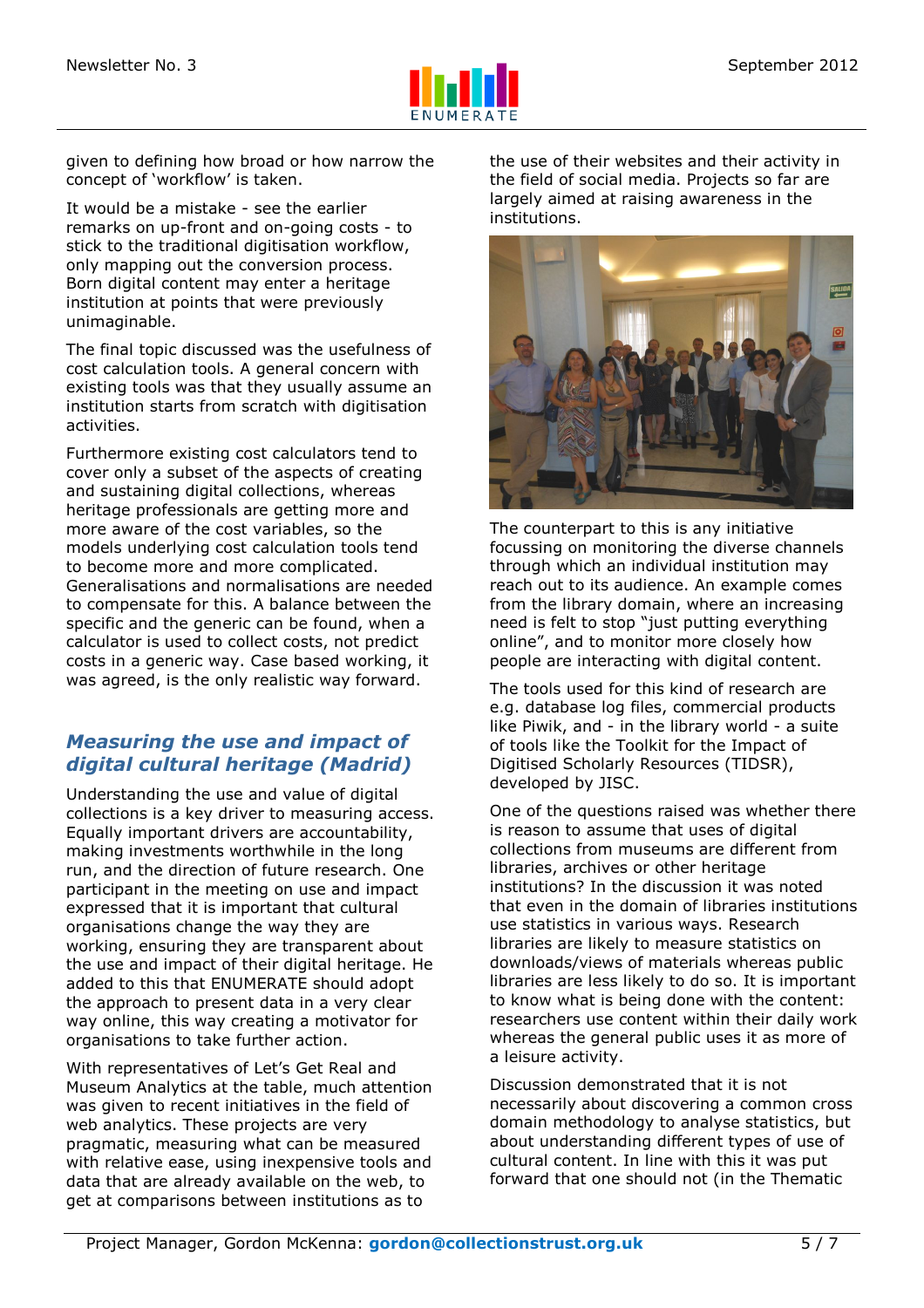

Survey) classify types of users, but rather types of use.

It was generally felt that, when it concerns the methodology of measuring use and impact, the digital heritage domain has a lot to learn from other domains. Again Google Analytics (GA) was taken as an example. A suggestion was that ENUMERATE could create very basic rules which demonstrate segmentation techniques within GA to the community.

This should include when to use GA and what to do to get the results needed. One could include best practices of how to implement and use GA, and what kind of reports may be worthwhile to produce.



An important and in many discussions surfacing point for attention is how to boost participation in the ENUMERATE survey(s). Repeatedly the role of the national coordinators and the use of social media was mentioned as being crucial in creating involvement.

#### *Measuring digital preservation practices (The Hague)*

The final specialist meeting in the series will be held in The Hague, on October 5<sup>th</sup>. As for the Thematic Survey, the final part of the meeting will be dedicated to a review of digital preservation should be a consideration in the entire digital heritage life cycle, and as this meeting is the final preparatory meeting full ENUMERATE Thematic Survey methodology.

#### *Wrap Up*

The consortium is most grateful for the contribution of the specialists in the separate meetings. The valuable input collected will be used to further the creation and improvement of tools that are part of the conceptual framework of ENUMERATE. The actual Thematic Survey will run between November 2012 and February 2013.

Detailed reports of the meeting will be available at:

**http://www.enumerate.eu**